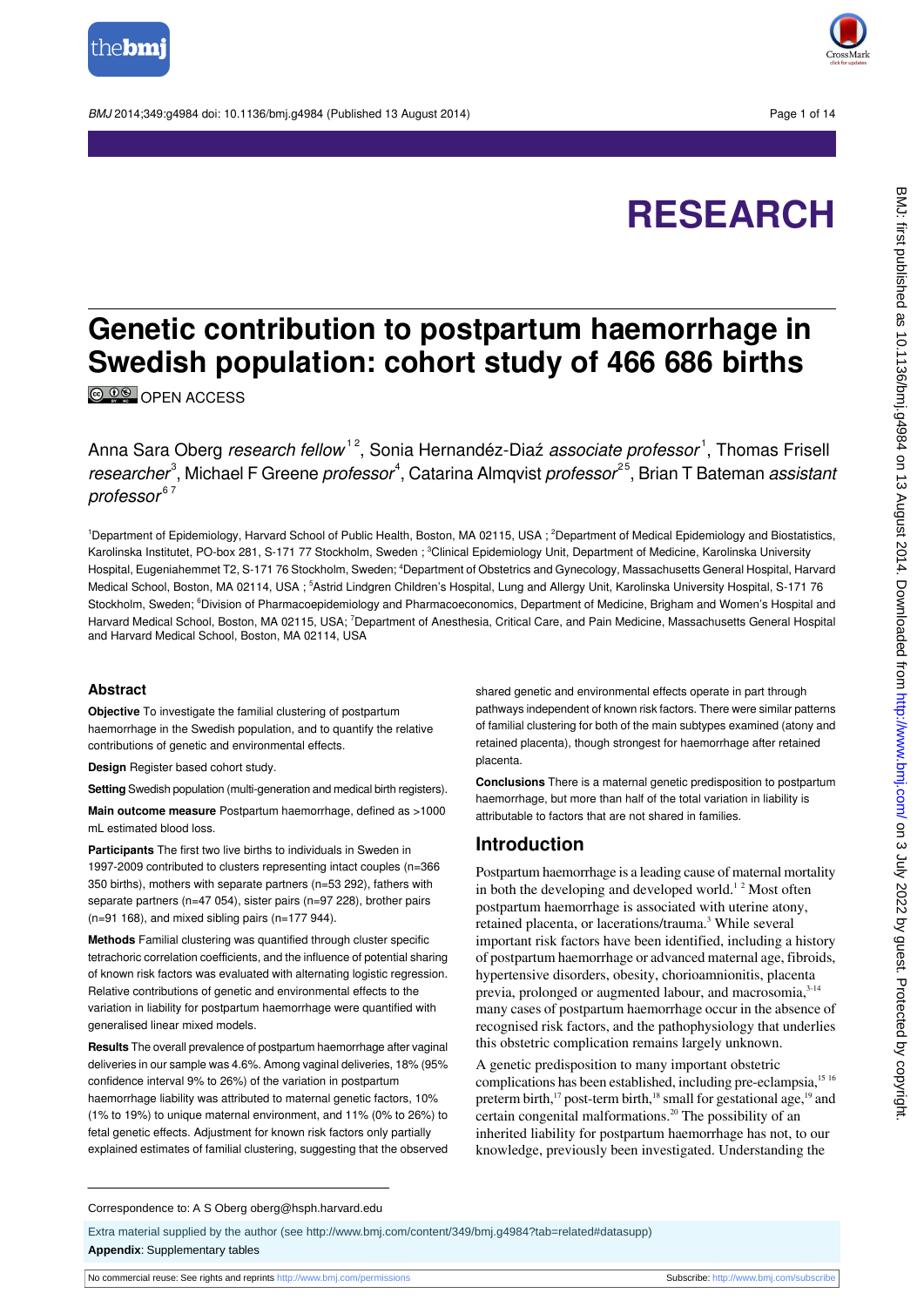extent to which postpartum haemorrhage clusters within families, and how maternal/fetal genetic effects and shared environment contribute to such clustering, could provide new insight into the basis for postpartum haemorrhage.

Making use of nationwide registries of health, we explored familial clustering of postpartum haemorrhage in the Swedish population. We assessed whether clustering could be explained by familial sharing of known risk factors and used the observed cluster correlations to quantify the relative contributions of shared genetic and environmental effects to the liability for postpartum haemorrhage.

#### **Methods**

The unique personal identity number assigned to all Swedish residents allows for linkage among national registers. We linked the medical birth register to the multi-generation register to identify offspring-parent relations. The multi-generation register is constructed around index persons with parental information, through which family structures can be traced. All individuals born since 1932 and registered as residents in Sweden from 1961 onwards are included as index persons in the register. $21$ The medical birth register contains information on 96-99% of all live births in Sweden since 1973, as well as stillbirths after 28 weeks' gestation.<sup>22</sup> Other than newborn characteristics (anthropometric measures, APGAR score, etc) the register includes baseline characteristics of the mother such as height, weight before pregnancy, previous illnesses, and smoking. Information on highest attained level of education of the mother was retrieved from the education register at Statistics Sweden. Type of delivery is routinely classified by the midwives as spontaneous, induced vaginal, or caesarean. At the time of discharge, the obstetrician records complications potentially related to pregnancy or delivery using diagnosis codes.

After the implementation of ICD-10 (international classification of diseases, 10th revision) in Sweden in 1997, the threshold for bleeding in the clinical definition of postpartum haemorrhage changed from >600 mL to >1000 mL. Hence, for consistency, we evaluated births after 1997. Further, as family linkage requires the offspring to be included in the multi-generation register we evaluated the outcome only in pregnancies ending with live birth. Postpartum haemorrhage was identified by ICD-10 code O72, which allows specification of timing before (O72.0) (such as retained placenta) or after (O72.1) the delivery of the placenta. Swedish practice of further classifying the latter according to mechanism (uterine atony (A), lacerations (B), or unknown (X)) enabled characterisation of aetiological subtypes. During caesarean delivery, haemorrhage is generally coded as a diagnosis of excessive (>1000 mL) perioperative bleeding (O67.2) without further information on aetiology (atony, retained placenta, etc). As a consequence, we included these as cases in an overall evaluation but focused the analyses only on vaginal deliveries for a more precise classification of postpartum haemorrhage and its subtypes.

#### **Study population**

To boost the information from familial clustering we considered six types of intragenerational relationships—each with a unique expected degree of familial (genetic and environmental) sharing (table1[⇓\)](#page-6-0). The clustering of births within a person could occur to either intact couples or partner changers (mother/father with different partners) and within siblings to sisters, brothers, or mixed sibling pairs. As the within person clusters imply (at least) two births to each individual, this was made a general

inclusion criterion to avoid any systematic differences among clusters.

We first identified all individuals who had at least two children born in Sweden from 1 January 1997 to 31 December 2009 and selected the first two births with the same partner (intact couple) and/or the first two births with separate partners (partner changers). In the latter, we ensured that each individual contributed only once to each cluster. We identified 53 292 births to the same mother but separate fathers and 47 054 births to the same father but separate mothers. Among all intact couples, we further identified all full siblings, then randomly selected one sibling pair per family. This ensured an individual would contribute only (two births) once to the final sample of 366 350 births and the clusters it represented (intact couples and siblings). The pedigree in the figur[e⇓](#page-13-0) illustrates one example of the types of clusters a family could contribute, whereby a pair of siblings (here mixed) contributes their first two births to the same partner (two intact couples), and in this example one of the partners also contributes two births as a partner changer (here a mother with separate partners).

From the complete sample of 466 686 births, 307 756 belonged to clusters in which all deliveries were vaginal. The data were complete for most covariates of interest, with notable exceptions being 9% missing for maternal height, 12% for body mass index (BMI) before pregnancy, and 6% for smoking. For education, country of origin, gestational age, and birth weight each had less than 1% missing information.

#### **Statistical analyses**

We used three analytical steps to study familial clustering. Firstly, we estimated cluster specific tetrachoric correlations to quantify clustering. We then explored whether clustering could be explained by familial sharing of known risk factors by estimating the cluster specific correlations as pairwise odds ratios in alternating logistic regression models, with and without the inclusion of covariates. Finally we used clustering to quantify the relative contributions (that is, proportion of variation explained) of genetic and environmental effects to the variation in postpartum haemorrhage and modelled these as random effects in a generalised linear mixed model, specifying the expected cluster correlations for each effect.

#### Familial clustering: tetrachoric correlation

Postpartum haemorrhage is a multifactorial event that could be assumed to result from an underlying continuous liability to bleed, where only those who reach a certain threshold will experience the event (and be diagnosed). Whenever binary variables can be considered as dichotomisations of a continuous latent trait (whose distribution could be transformed to a standard normal), the correlation between them can be quantified by a tetrachoric correlation coefficient (interpreted like a Pearson correlation coefficient for the latent continuous variable). $^{23}$ Within individuals, clustering was defined by the correlation between the first and second birth. Within siblings, both the siblings' first and second births contributed to clustering.

#### Influence of risk factors: alternating logistic regression

To explore the role of known risk factors, we modelled the familial clustering of postpartum haemorrhage using alternating logistic regression. In this procedure, a population mean (where independent variables predict a binary dependent variable) and correlations between observations (clustering of the dependent variable) are estimated simultaneously. Essentially an extension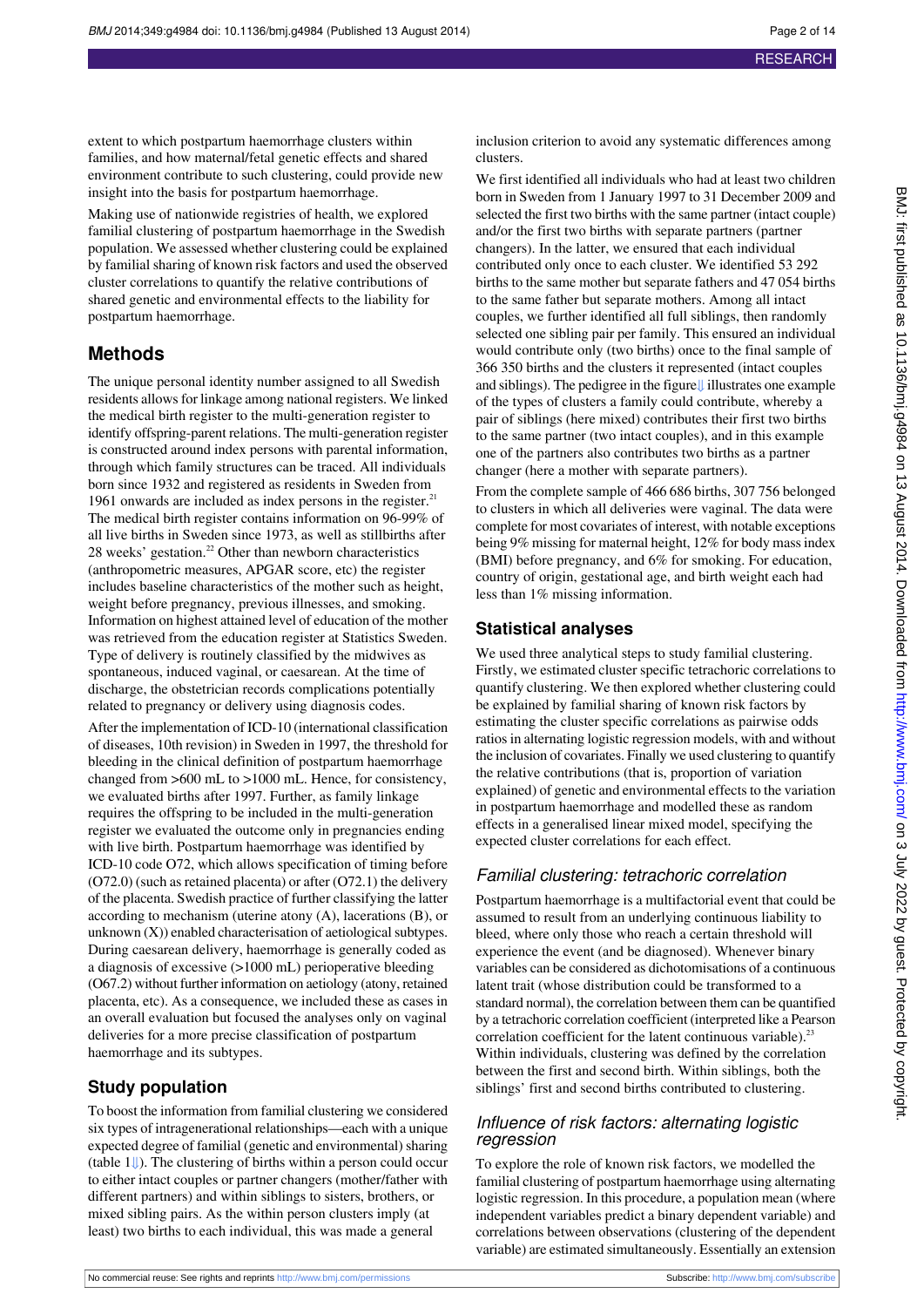of generalised estimating equations, alternating logistic regression produces pairwise odds ratios to describe the correlation within a cluster while at the same time estimating the effect of covariates on the outcome. The pairwise odds ratios express the odds of outcome in relatives (defined by the cluster type) of individuals who experienced the outcome compared with the odds in relatives of individuals without the outcome (reference). Information from the four possible cluster pairings in sibling pairs (odds of first or second birth outcome given sibling's first or second birth outcome) was combined into a joint estimate, as was the information from the two possible intact couple pairings per family (one for each sibling). Clustering was obtained for each unique familial relationship separately, with the ability to simultaneously adjust for covariates that might explain some of the familial clustering. Known potential confounders considered were birth year, maternal age, parity, interval between pregnancies, height, BMI before pregnancy, education, smoking, chronic conditions (diabetes, hypertension, uterine fibroids, coagulopathy), complications of pregnancy (pre-eclampsia and chorioamnionitis), characteristics and complications of delivery (induction of labour, prolonged labour, instrumentally assisted delivery, multiple birth, post-term birth (gestational age  $\geq 42$ weeks), and high birth weight (≥4000 g). Each covariate's influence on familial clustering was first explored by comparing the cluster specific pairwise odds ratios from crude and univariable models (complete case); and covariates that influenced the estimate of at least one cluster by more than 1% were selected to a multivariable adjusted model.

#### Variance decomposition—generalised linear mixed models

Familial clustering of postpartum haemorrhage could be a result of shared genetic factors, shared environment, or (most likely) both. By specifying the expected cluster correlations of these components, their contributions to the total variation in postpartum haemorrhage can be assessed from the observed familial clustering by variance decomposition by using a generalised linear mixed model. Table 1 shows the components and their expected correlations specified in the model[⇓.](#page-6-0) The genetic influence was separated into maternal genetic effects (additive genetic correlation 1 in mother's successive pregnancies and 0.5 in sisters) and/or fetal genetic effects (to which both parents contribute, with additive genetic correlation expected to be 0.5 in intact couples, 0.25 in partner changers, and 0.125 in siblings; table  $1 \downarrow$ ).

Generalised linear mixed models allowed for the total variance in postpartum haemorrhage to be separated into the components specified in table 1, by modelling these as random effects in a probit model.<sup>14 24</sup> The distribution of each effect was assumed normal with mean zero and variances Vmg (maternal genetic), Vf (fetal genetic), Vme (maternal environment), Vc (couple effect), and Ve (residual variance). This corresponds to a liability-threshold model for postpartum haemorrhage, in which the variance in the underlying liability is assumed possible to transform to a standard normal distribution and partition in different components. By setting Ve equal to

1–Vmg–Vf–Vme–Vc, we modelled the liability as a standard normal distribution, with the variance estimates directly corresponding to variance proportions. Following common quantitative genetic/variance decomposition practice, the model assumes that the genetic and environmental influences on phenotypic variation are additive on the liability scale.

Tetrachoric correlations and alternating logistic regression were performed in SAS software version 9.2 (SAS Institute, Cary,

NC), and generalised linear mixed models were run in R (R project for statistical computing, [www.r-project.org](http://www.r-project.org/)).

#### **Results**

Among vaginal deliveries, the overall prevalence of postpartum haemorrhage was 4.6%, which was similar to the overall prevalence in the general population during the study period.<sup>14</sup> Tables 2, 3, and 4 show the distributions of maternal, pregnancy, and delivery characteristics and their relation to postpartum haemorrhage after vaginal delivery (prevalence and crude odds ratios[\)⇓](#page-7-0)[⇓](#page-8-0)[⇓,](#page-9-0) which were similar overall to the full sample that included both vaginal and caesarean deliveries (table A in appendix). Unadjusted odds of postpartum haemorrhage were higher with increasing maternal age, education level, height, and BMI before pregnancy and lower in multiparous mothers and those who smoked (table2[\)⇓](#page-7-0). Chronic conditions such as hypertension, coagulopathy (which antedates the delivery), and fibroids were associated with a higher risk of postpartum haemorrhage, as were complications of pregnancy such as gestational diabetes, pre-eclampsia and placenta previa/accreta. Induction and weak/prolonged labour were also clear predictors of postpartum haemorrhage as was multiple birth, post-term birth, and high birth weight (table [4⇓](#page-9-0)).

Tetrachoric correlations showed that the strongest clustering occurred in women with same partner (TCC 0.36, 95% confidence interval 0.34 to 0.38) and new partner (0.29, 0.24 to 0.35; table [5⇓\)](#page-10-0). In contrast, there was no correlation in postpartum haemorrhage in fathers with separate partners. Weaker correlations were also seen in sisters (0.10, 0.06 to 0.13) and brothers (0.05, 0.02 to 0.09) but not in mixed sibling pairs. Inclusion of caesarean deliveries showed a similar pattern, albeit with slightly weaker correlations within individuals (table B in appendix). Clustering in couples can be caused by fetal, maternal genetic, and/or shared "couple" environment, while clustering after a change of partner rather reflects unique maternal and paternal influences (through genes or unique environment). Restriction of outcomes to consider the most common subtypes of postpartum haemorrhage indicated that clustering in women and sisters occurs because of both uterine atony and retained placenta, with the strongest correlations seen for the latter (table [5⇓](#page-10-0)).

Table6[⇓](#page-11-0) shows the corresponding cluster correlations expressed as pairwise odds ratios from alternating logistic regression (crude and adjusted). Univariable analysis (table C in appendix) showed that most covariates had little influence on the estimates of familial clustering: small changes were predominantly seen for the clusters joined by mothers (with the same or new partner, or sister pairs), with high birth weight being the only covariate to reduce either of these pairwise odds ratios by more than 5% (but still less than 10%). Simultaneous adjustment for birth cohort, parity, maternal age, height, BMI, induction of labour, complications of labour, post-term birth, and high birth weight resulted in a maximum 10% drop in the pairwise odds ratios for clusters joined by mothers. Again, results were similar in analyses including all deliveries (see table D in appendix).

Variance decomposition with generalised linear mixed models showed that shared maternal factors explained most of the familial clustering of postpartum haemorrhage after vaginal delivery, with 18% (95% confidence interval 9% to 26%) of the total variation attributed to maternal genetic factors and 10% (1% to 19%) to unique maternal environment (table [7⇓](#page-12-0)). Fetal genetic effects were further estimated to explain 11% (0% to 26%). With nearly no contribution from couple environment (2%, 0% to 9%), nearly three fifths of the variation in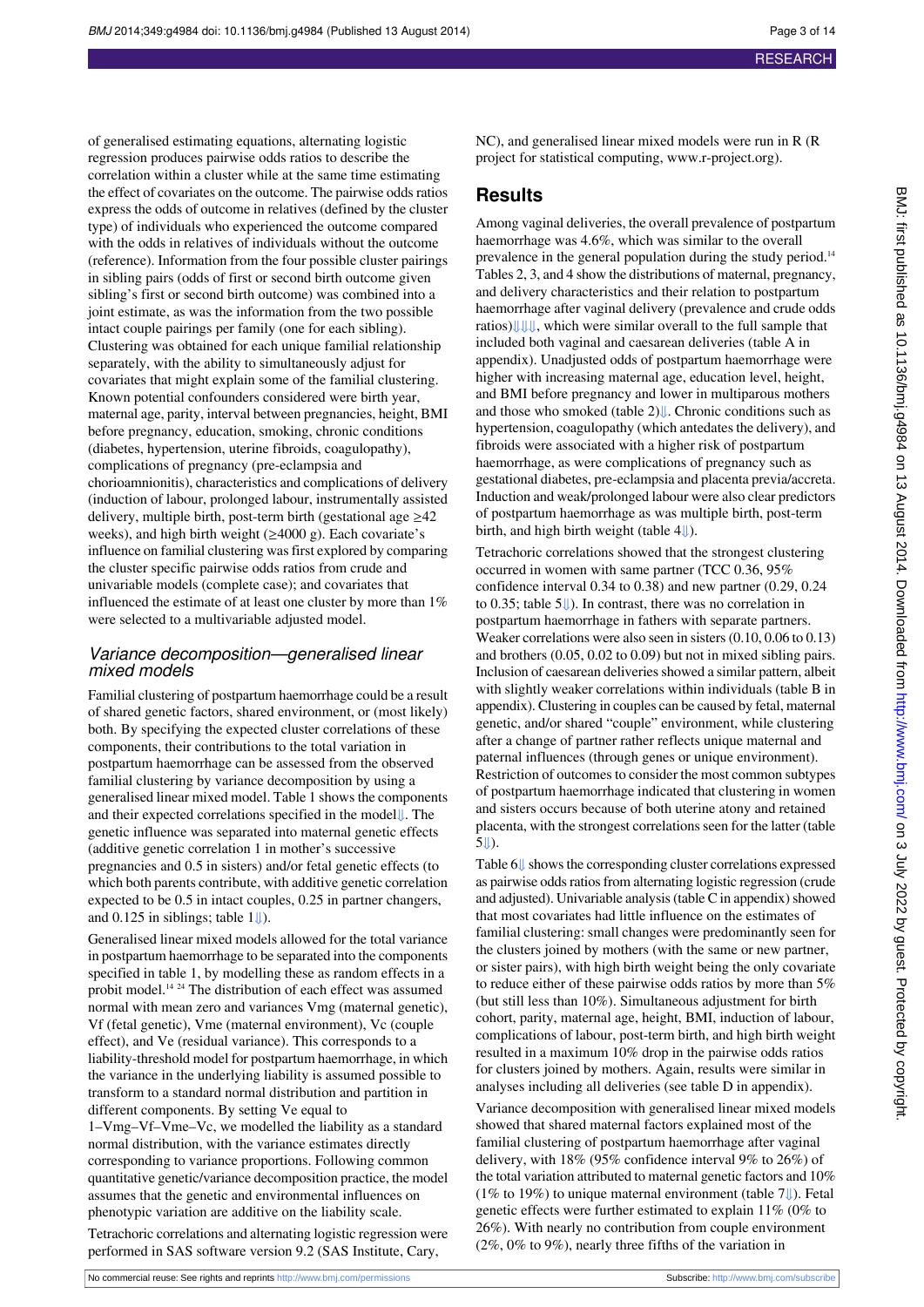postpartum haemorrhage (59%) could not be explained by factors shared in familial clusters. Inclusion of caesarean deliveries did not materially change these estimates.

#### **Discussion**

#### **Principal findings**

In this population based study of live births in Sweden, we found that 41% of the variation in postpartum haemorrhage liability after vaginal delivery was attributable to factors shared in families. The largest fraction of this was attributable to maternal genetic factors (18% of total variation) and maternal environment present across pregnancies (10% of total variation). The remaining explained variance was largely attributed to fetal genetic factors (11% of total variation), the estimate for which, however, did not reach significance. Familial clustering was present for both of the main subtypes of postpartum haemorrhage examined and was strongest for retained placenta. To our knowledge, this is the first report to show a genetic predisposition to postpartum haemorrhage.

Adjustment for known risks factors (obesity, hypertension, diabetes, coagulopathy, etc) only mildly attenuated the estimates of observed familial clustering, suggesting that the observed shared genetic and environmental effects are largely operating through pathways independent of known risk factors. For haemostasis to be achieved after vaginal delivery the placenta must separate from the uterus, the uterus must effectively contract to mechanically constrict the vessels that supplied the placental bed, and coagulation pathways must be activated to form clot at the site of placental attachment. Effective uterine contraction is in turn mediated by the release and effective signalling of oxytocin at the myometrium.<sup>25</sup> It is possible that the genetic variation that confers liability for postpartum haemorrhage acts through one or more of these biological processes. It is also possible that the genetic effects are mediated through pathways that have not been previously implicated in the aetiology of postpartum haemorrhage. Our result should encourage the conduct of studies to identify pathways affected by genetic variation that are associated with postpartum haemorrhage, which could result in new insights into the pathogenesis of this complication.

Together, fetal and maternal genetic effects accounted for 29% of the variance in liability for postpartum haemorrhage. This estimate of genetic influence is in line with previous findings for preterm birth  $(30\%)^{17}$  and somewhat lower than what has been estimated for post-term birth (47%),<sup>18</sup> small for gestational age  $(46\%)$ ,<sup>19</sup> and pre-eclampsia  $(55\%)$ .<sup>16</sup> With nearly a third of the total variation in postpartum haemorrhage liability attributable to genetic effects, and another 10% explained by the unique maternal environment (shared between pregnancies) and 2% by couple environment, most of the variation could not be explained by factors shared within families or women across pregnancies. Future research aimed at understanding the aetiology of postpartum haemorrhage, in addition to examining genetic pathways, will need to examine how variations in environment, obstetric management, and other factors contribute to risk.

Given that postpartum haemorrhage is a maternal condition that occurs after the baby has been delivered, it is interesting that our variance decomposition analysis points to a substantial fetal contribution to the variation in liability (albeit with 95% confidence interval that includes the null). Fetal cells are also involved in placentation, and, as the depth of trophoblast invasion has been suggested as a risk factor for postpartum haemorrhage,<sup>25</sup> this is a potential mechanism behind the observed

fetal genetic effect. Fetal genes, along with maternal genetic factors, are important in many obstetric conditions.<sup>16-19</sup> Our findings now also suggest that there could be a joint contribution of maternal and fetal genes to postpartum haemorrhage. Our observation of a fetal genetic effect, however, must be tempered by the fact that we did not observe a correlation in men changing partners, and the suggestion of a fetal genetic contribution to postpartum haemorrhage thus derives from the observed small correlation in brother pairs and the lower correlation in women who change partner compared with those who do not. It follows that while our variance decomposition methods point to some fetal genetic influence, this requires cautious interpretation and further study.

In our primary analysis, we focused on vaginal deliveries because postpartum haemorrhage after vaginal delivery is the main source of maternal mortality worldwide; haemorrhage associated with caesarean delivery has a different distribution of aetiologies than in vaginal deliveries and is more often mechanical (such as extension of the hysterotomy or vessel laceration); and the coding of bleeding in connection with caesarean delivery in the medical birth register does not, unlike after vaginal delivery, adequately distinguish the proximate cause (atony, retained placenta, etc). We did, however, also perform all our analyses including caesarean deliveries together with vaginal deliveries and found the same patterns of familial clustering as those observed for vaginal deliveries only, though with somewhat weaker correlations.

Clinically, the familial clustering of postpartum haemorrhage points to the value of assessment of family history in the estimation of risk. Our findings suggest that women with a sister with postpartum haemorrhage had 70% increased odds of being affected. Assessment of family history in other clinical contexts has proved useful in risk stratification (for example, in cardiac disease and cancer).<sup>26, 27</sup> Future studies will need to assess whether this applies to postpartum haemorrhage.

Postpartum haemorrhage is an obstetric emergency that without treatment can lead to maternal death. It might therefore seem surprising that this condition, which affects women of reproductive age and would be expected to decrease these women's reproductive output, could be genetically influenced. Still, in most cases, an event of postpartum haemorrhage implies the secure transmission of maternal genes in at least one surviving offspring. Genes that confer maternal risk of postpartum haemorrhage could also be involved in enhancing fertility by increasing the odds of offspring survival at any point from conception to postnatal health (through the maternal genetic contribution to the offspring genome, and where—at the population level—the death of an individual woman would not be expected to confer decreased survival for her offspring). That fetal genes might influence mother's risk of postpartum haemorrhage could on the other hand be an expression of a "genetic conflict." Applying Trivers' parent-offspring conflict theory<sup>28</sup> to the setting of pregnancy, Haig stipulated that fetal genes might be selected to draw more resources from the mother than what is optimal to give from the mother's perspective.<sup>29</sup> Indeed, some have argued that human vulnerability to postpartum haemorrhage is caused by the highly invasive nature of human placentation, which is optimised to secure nourishment to the developing fetus.<sup>25</sup> Investigation of factors that could improve the fitness of the offspring but increase the tendency of the mother to bleed after delivery might advance the understanding of the biological basis of postpartum haemorrhage.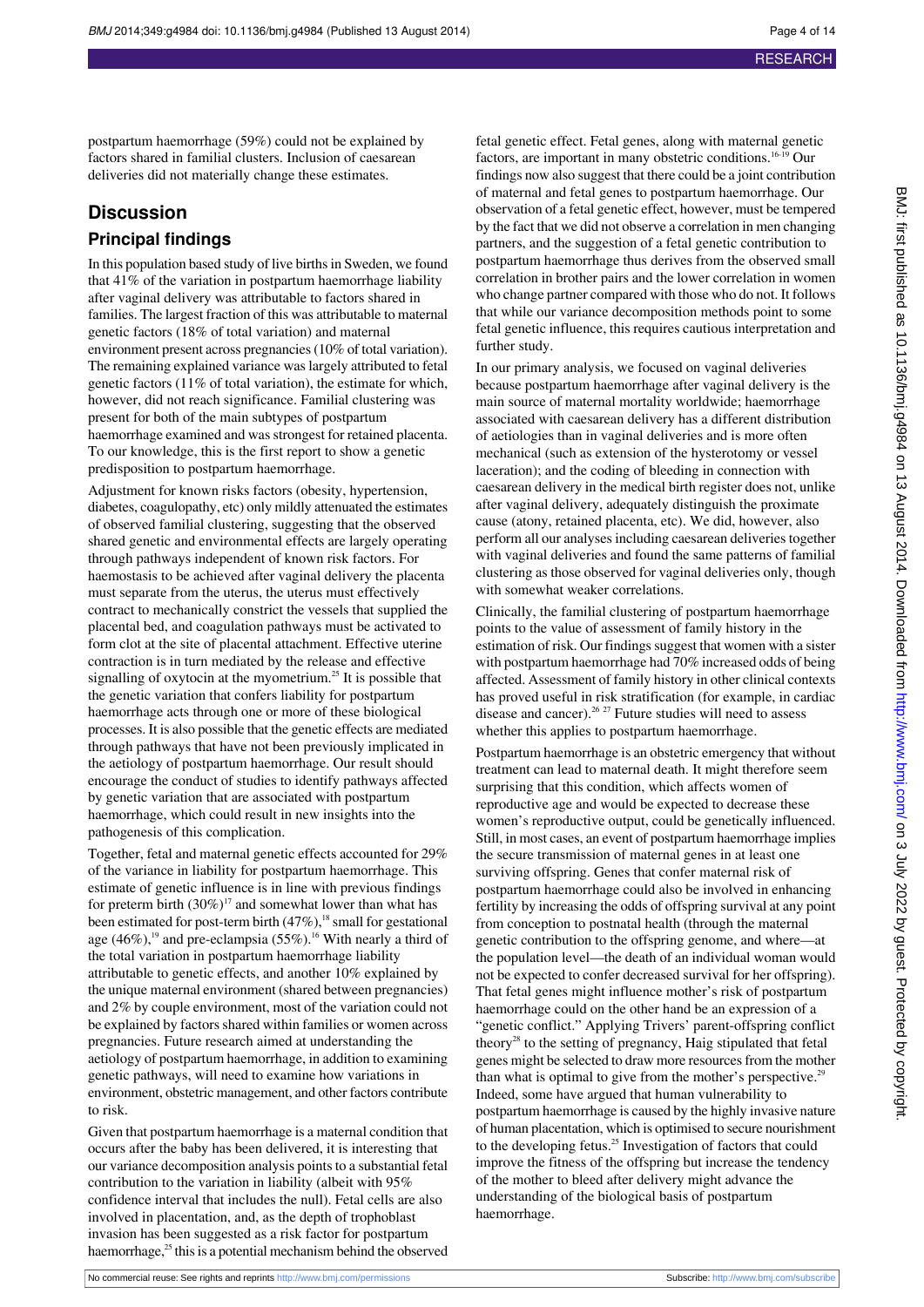#### **Strengths and limitations of the study**

Our study must be interpreted in light of the limitations inherent in its design. While a great strength of the study is that the source population for the cohort included all live births in hospital in Sweden, the extent to which these findings generalise to other populations will need to be established. In particular, the contributions of shared genetic and environmental to liability for postpartum haemorrhage might be different in settings where birth is not medicalised and women are not exposed to drugs like oxytocin or other obstetric interventions. While prior validation work in the Swedish register suggests that the diagnosis is likely to be coded with both sensitivity and specificity, $30$  the outcome assessed reflects physicians' estimates of >1000 mL blood loss at the time of delivery, and studies suggest that blood loss is routinely underestimated in the delivery setting.<sup>31 32</sup> Our expectation is that misclassification of estimated blood loss would be non-differential across family members and in women across pregnancies. Assuming that the diagnosis of postpartum haemorrhage is applied with high specificity (which is expected as underestimation of blood loss is far more likely than overestimation), non-differential misclassification of the outcome would, if anything, bias our estimates of familial clustering to the null. An additional potential limitation is that we confined the analysis to a subset of the population (first two births among those with at least two births). The overall prevalence of postpartum haemorrhage in the sample of births included in our analysis, however, is similar to the overall prevalence in the general population during the study period.<sup>14</sup> The similar prevalences suggest that the subset of the population selected for our analyses were representative of the general population. Furthermore, it would not be possible to estimate the present components of environmental and genetic influence on postpartum haemorrhage without the inclusion of clusters within individuals (producing the requirement of at least two births).

#### **Conclusions and implications**

In conclusion, about a third of the variance in liability for postpartum haemorrhage is attributable to fixed maternal factors. Future research is required to elucidate the pathways involved in mediating the maternal genetic and environmental contributions to risk and to assess the predictive value of considering family history of postpartum haemorrhage when stratifying risk in patients.

Contributors: ASO, BTB, and SH-D were responsible for the original idea, and TF contributed to the design and analyses, which were performed by ASO. All authors contributed to the interpretation of data. ASO and BTB drafted the article. All authors critically revised the article for important intellectual content and approved the final version to be published. ASO is guarantor.

Funding: This study was funded by the Swedish Research Council's international postdoc grant 2012-340 (ASO), research grant 2011-3060 (CA), and through the Swedish Initiative for Research on microdata in the Social and Medical Science (SIMSAM) framework grant 340-2013-5867 (ASO, CA), the strategic research program in epidemiology at Karolinska Institutet (CA), as well as by the Eunice Kennedy Shriver National Institute of Child Health and Human Development of the National Institutes of Health under award No K08HD075831 (BTB). The content is solely the responsibility of the authors and does not necessarily represent the official views of the National Institutes of Health.

Competing interests: All authors have completed the ICMJE uniform disclosure form at [www.icmje.org/coi\\_disclosure.pdf](http://www.icmje.org/coi_disclosure.pdf) (available on

request from the corresponding author) and declare that SDH has received fees from consulting from Novartis and GSK.

Ethical approval: This study was approved by the regional ethical review board in Stockholm, Sweden (DNR 2010-1258-32/5 and 2013/862-31/5). Transparency statement: ASO affirms that the manuscript is an honest, accurate, and transparent account of the study being reported; that no important aspects of the study have been omitted; and that any discrepancies from the study as planned (and, if relevant, registered) have been explained.

Data sharing: No additional data will be made available.

- 1 Khan KS, Wojdyla D, Say L, Gulmezoglu AM, Van Look PF. WHO analysis of causes of maternal death: a systematic review. Lancet 2006;367:1066-74.
- 2 Berg CJ, Callaghan WM, Syverson C, Henderson Z. Pregnancy-related mortality in the United States, 1998 to 2005. Obstet Gynecol 2010;116:1302-9.
- 3 Oyelese Y, Ananth CV. Postpartum hemorrhage: epidemiology, risk factors, and causes. Clin Obstet Gynecol 2010;53:147-56.
- 4 Combs CA, Murphy EL, Laros RK Jr. Factors associated with postpartum hemorrhage with vaginal birth. Obstet Gynecol 1991:77:69-76.
- 5 Sheiner E, Sarid L, Levy A, Seidman DS, Hallak M. Obstetric risk factors and outcome of pregnancies complicated with early postpartum hemorrhage: a population-based study. J Matern Fetal Neonatal Med 2005;18:149-54.
- 6 Magann EF, Evans S, Hutchinson M, Collins R, Howard BC, Morrison JC. Postpartum hemorrhage after vaginal birth: an analysis of risk factors. South Med J 2005;98:419-22.
- 7 Kominiarek MA, Kilpatrick SJ. Postpartum hemorrhage: a recurring pregnancy complication. Semin Perinatol 2007;31:159-66.
- 8 Ford JB, Roberts CL, Bell JC, Algert CS, Morris JM. Postpartum haemorrhage occurrence and recurrence: a population-based study. Med J Aust 2007;187:391-3. 9 Walfish M, Neuman A, Wlody D, Maternal haemorrhage. Br J Anaesth 2009:103(suppl
- 1):i47-56.
- 10 Bateman BT, Berman MF, Riley LE, Leffert LR. The epidemiology of postpartum hemorrhage in a large, nationwide sample of deliveries. Anesth Analg 2010;110:1368-73.
- 11 Blomberg M. Maternal obesity and risk of postpartum hemorrhage. Obstet Gynecol 2011;118:561-8.
- 12 McLintock C, James AH. Obstetric hemorrhage. J Thromb Haemost 2011;9:1441-51. Ford JB, Shand AW, Roberts CL. Characteristics, causes and treatment of postpartum
- haemorrhage in first and second pregnancies. Austr N Z J Obstet Gynaecol 2013;53:90-3. 14 Oberg AS, Hernandez-Diaz S, Palmsten K, Almqvist C, Bateman BT. Patterns of
- recurrence of postpartum hemorrhage in a large, population-based cohort. Am J Obstet Gynecol 2013;210:229.e1-8
- 15 Lie RT, Rasmussen S, Brunborg H, Gjessing HK, Lie-Nielsen E, Irgens LM. Fetal and maternal contributions to risk of pre-eclampsia: population based study. BMJ 1998;316:1343-7.
- 16 Cnattingius S, Reilly M, Pawitan Y, Lichtenstein P. Maternal and fetal genetic factors account for most of familial aggregation of preeclampsia: a population-based Swedish cohort study. Am J Med Genet A 2004;130A:365-71.
- 17 Svensson AC, Sandin S, Cnattingius S, Reilly M, Pawitan Y, Hultman CM, et al. Maternal effects for preterm birth: a genetic epidemiologic study of 630,000 families. Am J Epidemiol 2009;170:1365-72.
- 18 Oberg AS, Frisell T, Svensson AC, Iliadou AN. Maternal and fetal genetic contributions to postterm birth: familial clustering in a population-based sample of 475,429 Swedish births. Am J Epidemiol 2013;177:531-7.
- 19 Svensson AC, Pawitan Y, Cnattingius S, Reilly M, Lichtenstein P. Familial aggregation of small-for-gestational-age births: the importance of fetal genetic effects. Am J Obstet Gynecol 2006;194:475-9.
- 20 Sivertsen A, Wilcox AJ, Skjaerven R, Vindenes HA, Abyholm F, Harville E, et al. Familial risk of oral clefts by morphological type and severity: population based cohort study of first degree relatives. BMJ 2008;336:432-4.
- 21 Multi-generation register 2009. A description of contents and quality. Statistics Sweden, 2010:1-104.
- 22 National Board of Health and Welfare. Pregnancies, deliveries and newborn infants—the Swedish medical birth register 1973-2009, assisted reproduction, treatment 1991-2008. [In Swedish.] National Board of Health and Welfare, 2011.
- 23 Todorov AA, Suarez BK. Genetic liability model. Encyclopedia of biostatistics. John Wiley, 2005.
- 24 Pawitan Y, Reilly M, Nilsson E, Cnattingius S, Lichtenstein P. Estimation of genetic and environmental factors for binary traits using family data. Stat Med 2004;23:449-65.
- 25 Abrams ET, Rutherford JN. Framing postpartum hemorrhage as a consequence of hur placental biology: an evolutionary and comparative perspective. Am Anthropol 2011;113:417-30.
- 26 Qureshi N, Armstrong S, Dhiman P, Saukko P, Middlemass J, Evans PH, et al. Effect of adding systematic family history enquiry to cardiovascular disease risk assessment in primary care: a matched-pair, cluster randomized trial. Ann Intern Med 2012;156:253-62.
- 27 Rubinstein WS, Acheson LS, O'Neill SM, Ruffin MT 4th, Wang C, Beaumont JL, et al. Clinical utility of family history for cancer screening and referral in primary care: a report from the Family Healthware Impact Trial. Genet Med 2011;13:956-65.
- 
- 28 Trivers RL. Parent-offspring conflict. Am Zool 1974;14:249-64.<br>29 Haig D. Genetic conflicts in human pregnancy. O Rev Biol 199 29 Haig D. Genetic conflicts in human pregnancy. Q Rev Biol 1993;68:495-532.<br>30 Swedish medical birth register. A summary of content and quality. Centre for Ep
- Swedish medical birth register. A summary of content and quality. Centre for Epidemiology, 2003.
- 31 Al Kadri HM, Al Anazi BK, Tamim HM. Visual estimation versus gravimetric measurement of postpartum blood loss: a prospective cohort study. Arch Gynecol Obstet 2011;283:1207-13.
- 32 Toledo P, McCarthy RJ, Hewlett BJ, Fitzgerald PC, Wong CA. The accuracy of blood loss estimation after simulated vaginal delivery. Anesth Analg 2007;105:1736-40.

#### **Accepted:** 23 July 2014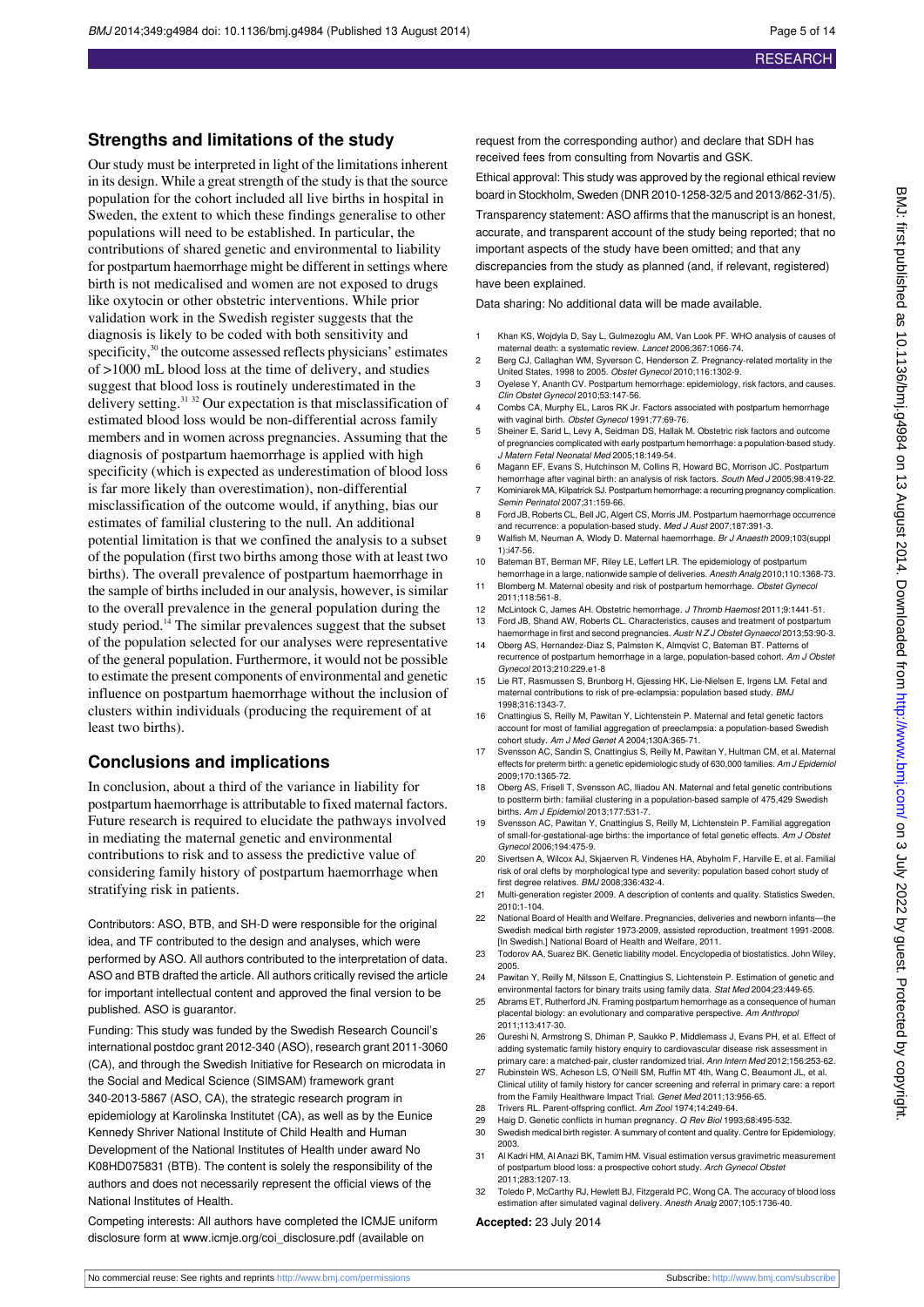#### **What is already known on this topic**

Postpartum haemorrhage is a leading cause of maternal morbidity and mortality

A history of postpartum haemorrhage is a recognised risk factor for haemorrhage in subsequent deliveries

#### **What this study adds**

There is a genetic predisposition to postpartum haemorrhage

About two fifths of the variation in liability for postpartum haemorrhage after vaginal delivery is attributable to factors shared in families, and the largest fraction of this was fixed maternal factors (genes and environment explaining 18% and 10% of the total variation, respectively)

Familial clustering occurred for both main subtypes of postpartum haemorrhage (atony and retained placenta), though was most pronounced for retained placenta

Familial sharing of known risk factors could not explain the familial clustering of postpartum haemorrhage

#### Cite this as: BMJ 2014;349:g4984

This is an Open Access article distributed in accordance with the Creative Commons Attribution Non Commercial (CC BY-NC 3.0) license, which permits others to distribute, remix, adapt, build upon this work non-commercially, and license their derivative works on different terms, provided the original work is properly cited and the use is non-commercial. See:<http://creativecommons.org/licenses/by-nc/3.0/>.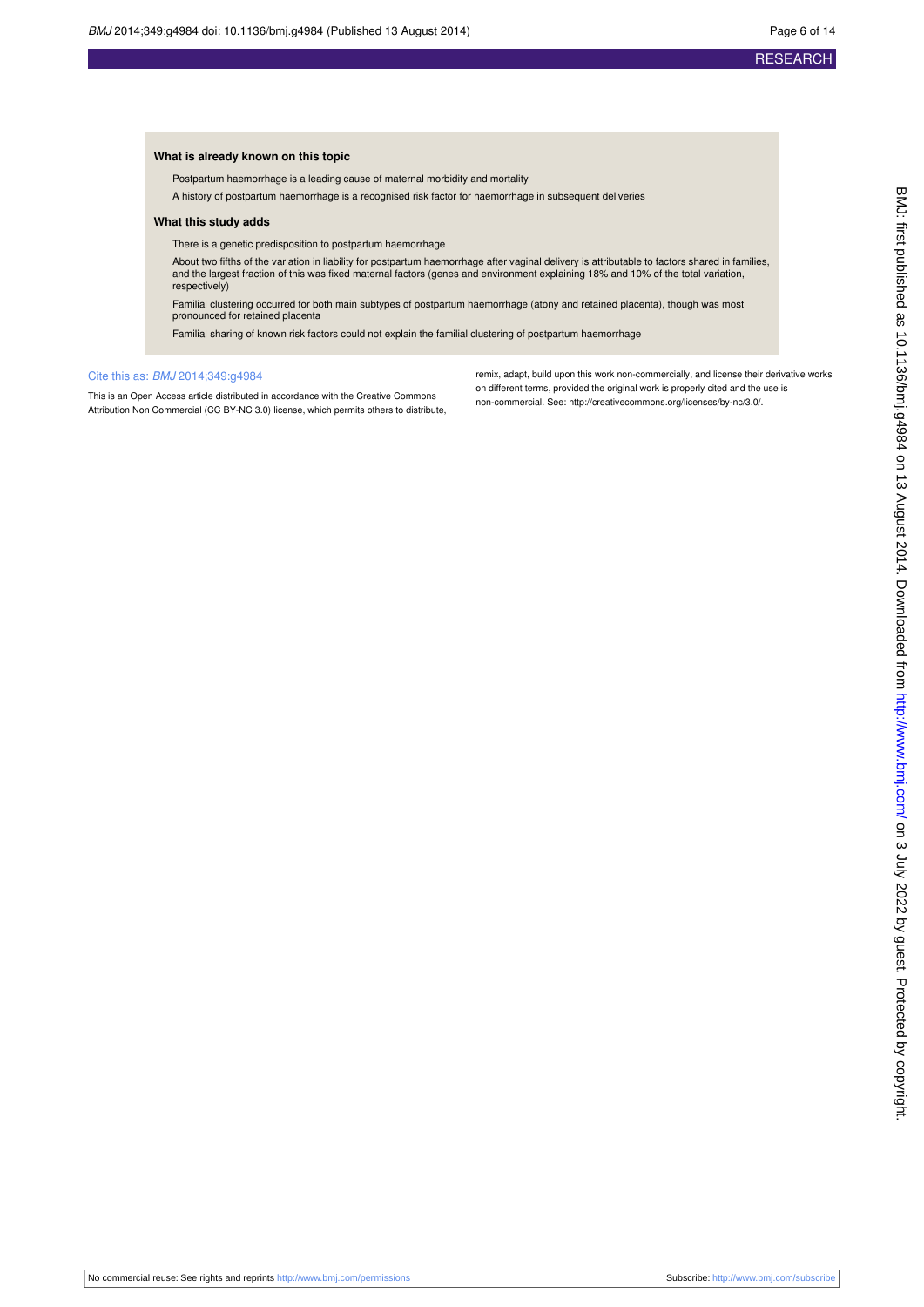## **Tables**

#### <span id="page-6-0"></span>**Table 1| Expected correlations for genetic and environmental effects according to family cluster**

|                                                   | Sibling pairs joined by |       |              | Successive births joined by |               |               |
|---------------------------------------------------|-------------------------|-------|--------------|-----------------------------|---------------|---------------|
| Type of effect (component) Sisters Brothers Mixed |                         |       |              | Couple                      | <b>Mother</b> | <b>Father</b> |
| Maternal genetic effects (Mg)                     | 0.5                     | 0     |              |                             |               | 0             |
| Fetal genetic effects (F)                         | 0.125                   | 0.125 | 0.125        | 0.5                         | 0.25          | 0.25          |
| Maternal environment (Me)                         | 0                       | 0     | 0            |                             |               | 0             |
| Couple environment (C)                            | 0                       | 0     | <sup>0</sup> |                             | O             | 0             |
| Non-shared environment (E)                        | 0                       |       |              |                             |               | 0             |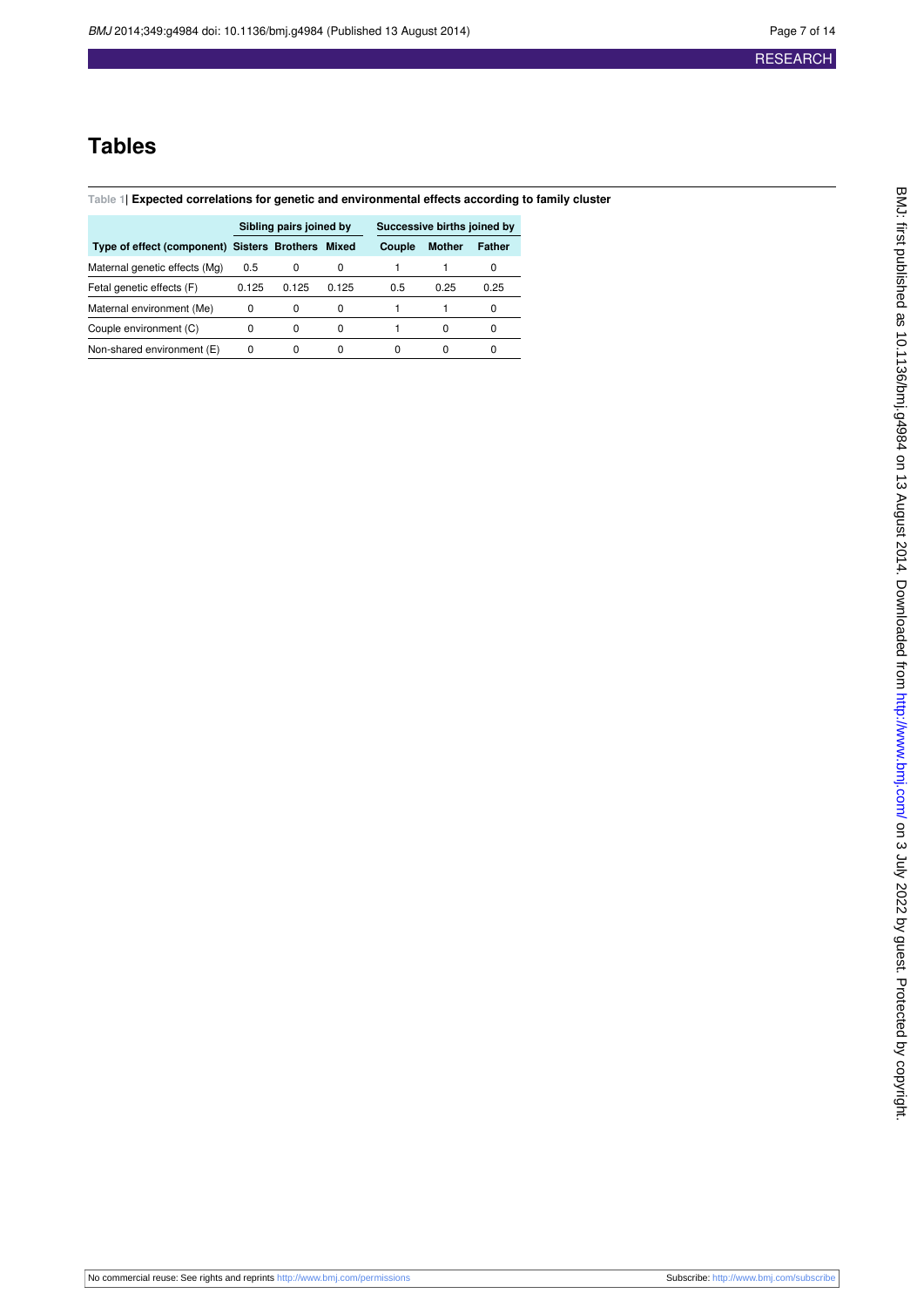| 2 Distribution of postpartum haemorrhage after 307 756 Swedish vaginal deliveries (1997-2009) according to maternal characteristics |
|-------------------------------------------------------------------------------------------------------------------------------------|

<span id="page-7-0"></span>

|                            | Total*  | No (%) with haemorrhage | OR (95% CI)         |
|----------------------------|---------|-------------------------|---------------------|
| Age (years) at delivery:   |         |                         |                     |
| $<$ 20                     | 8847    | 300(3.4)                | 1.00                |
| 20-34                      | 264 294 | 12 009 (4.5)            | 1.36 (1.21 to 1.52) |
| $\geq 35$                  | 34 615  | 1812 (5.2)              | 1.57 (1.39 to 1.78) |
| Parity:                    |         |                         |                     |
| Primiparous                | 136 442 | 7169 (5.3)              | 1.00                |
| Multiparous                | 171 314 | 6952 (4.1)              | 0.76 (0.74 to 0.79) |
| Civil status:              |         |                         |                     |
| Living with father         | 273 137 | 12 467 (4.6)            | 1.00                |
| Living alone               | 7861    | 321(4.1)                | 0.89 (0.79 to 1.00) |
| Unknown                    | 9969    | 398 (4.0)               | 0.87 (0.78 to 0.96) |
| Country of origin:         |         |                         |                     |
| Scandinavian               | 284 545 | 13 120 (4.6)            | 1.00                |
| Non-Scandinavian           | 23 118  | 998 (4.3)               | 0.93 (0.87 to 1.00) |
| Highest education (years): |         |                         |                     |
| Compulsory (9)             | 29 894  | 1158 (3.9)              | 1.00                |
| Upper secondary (<3)       | 48 702  | 2082 (4.3)              | 1.11 (1.03 to 1.20) |
| Upper secondary (3)        | 88744   | 4140 (4.7)              | 1.21 (1.13 to 1.30) |
| University                 | 139 342 | 6701 (4.8)              | 1.25 (1.17 to 1.34) |
| Smoking in 1st trimester:  |         |                         |                     |
| Non-smoker                 | 258 791 | 11 984 (4.6)            | 1.00                |
| Smoker                     | 31 295  | 1169 (3.7)              | 0.80 (0.75 to 0.85) |
| Height (cm):               |         |                         |                     |
| < 160                      | 27 840  | 1038 (3.7)              | 1.00                |
| 160-169                    | 157 932 | 6784 (4.3)              | 1.16 (1.08 to 1.24) |
| ≥170                       | 102 167 | 5223(5.1)               | 1.39 (1.30 to 1.49) |
| BMI before pregnancy:      |         |                         |                     |
| $<$ 20                     | 30 910  | 1235 (4.0)              | 1.00                |
| $20 - 24$                  | 155 186 | 6972 (4.5)              | 1.13 (1.06 to 1.20) |
| $\geq$ 25                  | 84 421  | 4029 (4.8)              | 1.20 (1.13 to 1.29) |
| Diabetes:                  |         |                         |                     |
| No                         | 306 669 | 14 065 (4.6)            | 1.00                |
| Yes                        | 1087    | 56 (5.2)                | 1.13 (0.86 to 1.49) |
| Chronic hypertension:      |         |                         |                     |
| No                         | 306 530 | 14 028 (4.6)            | 1.00                |
| Yes                        | 1226    | 93(7.6)                 | 1.71 (1.38 to 2.12) |
| Coagulopathy:              |         |                         |                     |
| No                         | 306 713 | 14 048 (4.6)            | 1.00                |
| Yes                        | 1043    | 73 (7.0)                | 1.57 (1.22 to 2.02) |
| Fibroids:                  |         |                         |                     |
| No                         | 307 663 | 14 110 (4.6)            | 1.00                |
| Yes                        | 93      | 11(11.8)                | 2.79 (1.46 to 5.33) |

\*All numbers do not add up to total for all covariates because of missing information: BMI 12%; height 9%; smoking 6%; education, country of origin <1%.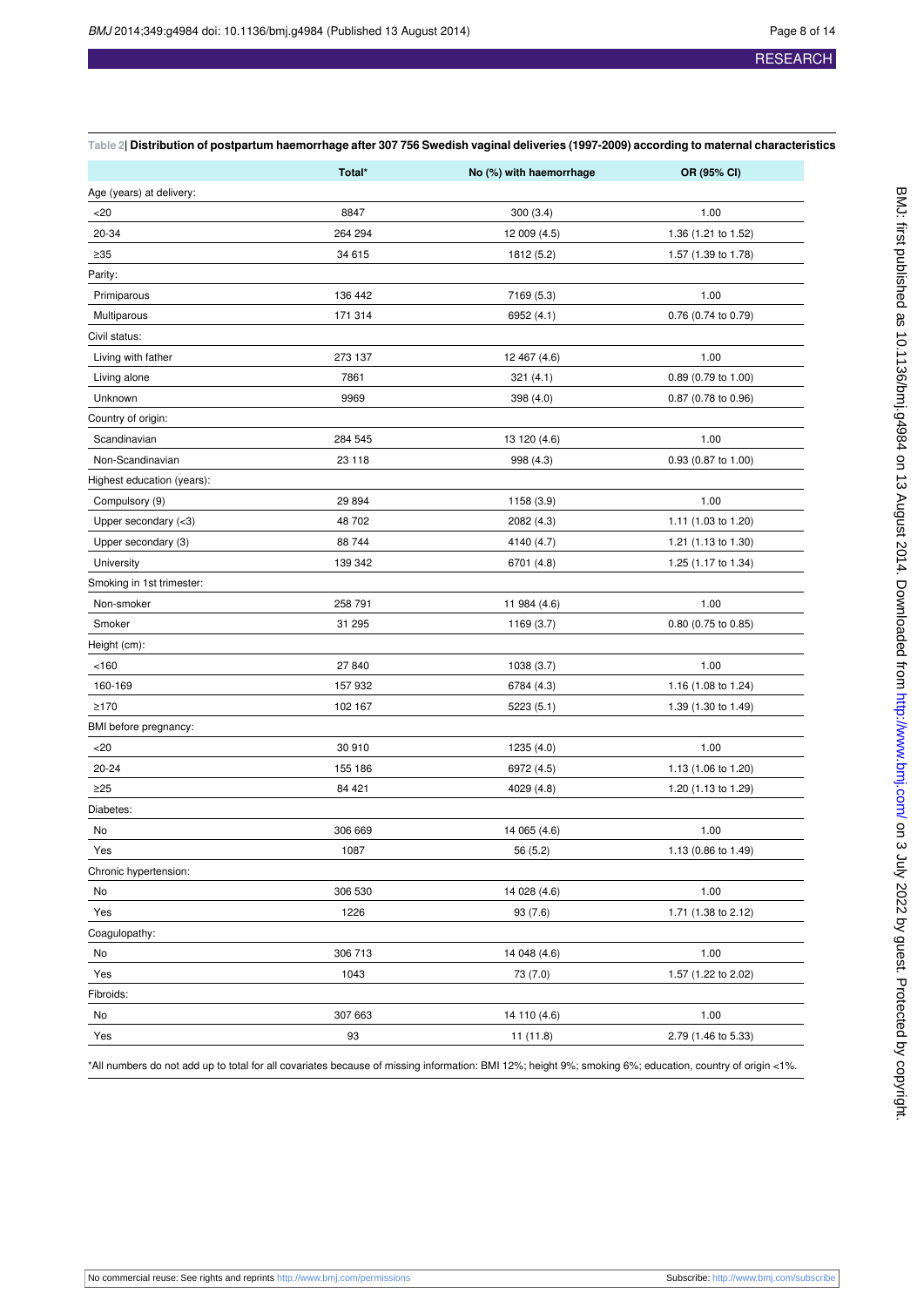<span id="page-8-0"></span>**Table 3| Distribution of postpartum haemorrhage after 307 756 Swedish vaginal deliveries (1997-2009) according to characteristics of pregnancy**

|     | Total                    | No (%) with haemorrhage | OR (95% CI)         |
|-----|--------------------------|-------------------------|---------------------|
|     | Gestational diabetes:    |                         |                     |
| No. | 306 067                  | 14 015 (4.6)            | 1.00                |
| Yes | 1689                     | 106 (6.3)               | 1.40 (1.14 to 1.71) |
|     | Pre-eclampsia:           |                         |                     |
| No  | 301 352                  | 13 546 (4.5)            | 1.00                |
| Yes | 6404                     | 575 (8.9)               | 2.10 (1.92 to 2.29) |
|     | Chorioamnionitis:        |                         |                     |
| No  | 307 539                  | 14 108 (4.6)            | 1.00                |
| Yes | 217                      | 13(6.0)                 | 1.33 (0.76 to 2.32) |
|     | Placenta previa/accrete: |                         |                     |
| No  | 307 639                  | 14 095 (4.6)            | 1.00                |
| Yes | 117                      | 26 (22.2)               | 5.95 (3.85 to 9.20) |
|     | Abruptio placenta:       |                         |                     |
| No. | 307 616                  | 14 113 (4.6)            | 1.00                |
| Yes | 140                      | 8(5.7)                  | 1.26 (0.62 to 2.57) |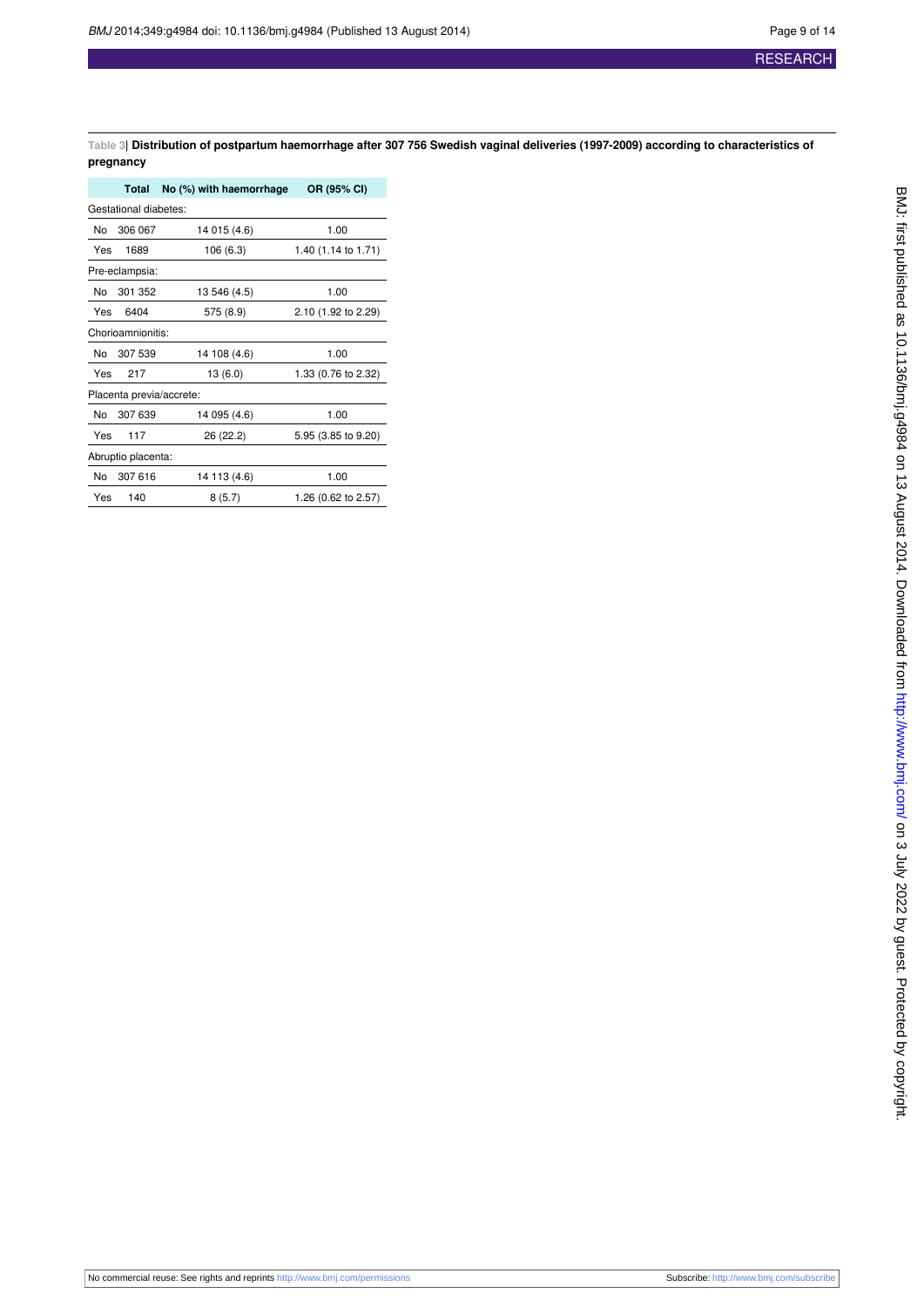<span id="page-9-0"></span>**Table 4| Distribution of postpartum haemorrhage after 307 756 Swedish vaginal deliveries (1997-2009) according to characteristics of delivery and offspring**

|                                             | <b>Total</b> | No (%) with haemorrhage | OR (95% CI)         |
|---------------------------------------------|--------------|-------------------------|---------------------|
| Birth year:                                 |              |                         |                     |
| 1997-2000                                   | 85 497       | 3624 (4.2)              | 1.00                |
| 2001-04                                     | 110811       | 5105 (4.6)              | 1.09 (1.04 to 1.14) |
| 2005-09                                     | 111 448      | 5392 (4.8)              | 1.15 (1.10 to 1.20) |
| Induction:                                  |              |                         |                     |
| No                                          | 274 586      | 11 896 (4.3)            | 1.00                |
| Yes                                         | 33 170       | 2225 (6.7)              | 1.59 (1.51 to 1.66) |
| Weak/prolonged labour:                      |              |                         |                     |
| No                                          | 264 200      | 11 190 (4.2)            | 1.00                |
| Yes                                         | 43 556       | 2931 (6.7)              | 1.63 (1.56 to 1.70) |
| Sex of baby:                                |              |                         |                     |
| Male                                        | 157 804      | 6996 (4.4)              | 1.00                |
| Female                                      | 149 952      | 7125 (4.8)              | 1.08 (1.04 to 1.11) |
| Multiples:                                  |              |                         |                     |
| Single birth                                | 305 778      | 13 880 (4.5)            | 1.00                |
| <b>Multiples</b>                            | 1978         | 241 (12.2)              | 2.92 (2.55 to 3.34) |
| Post-term:                                  |              |                         |                     |
| No                                          | 292 334      | 12 952 (4.4)            | 1.00                |
| Yes                                         | 15 173       | 1158 (7.6)              | 1.78 (1.67 to 1.90) |
| High birth weight $(\geq 4000 \text{ g})$ : |              |                         |                     |
| No                                          | 245 155      | 9764 (3.9)              | 1.00                |
| Yes                                         | 61 785       | 4336 (7.0)              | 1.82 (1.75 to 1.89) |

\*All numbers do not add up to total for all covariates because of missing information: gestational age and birth weight <1%).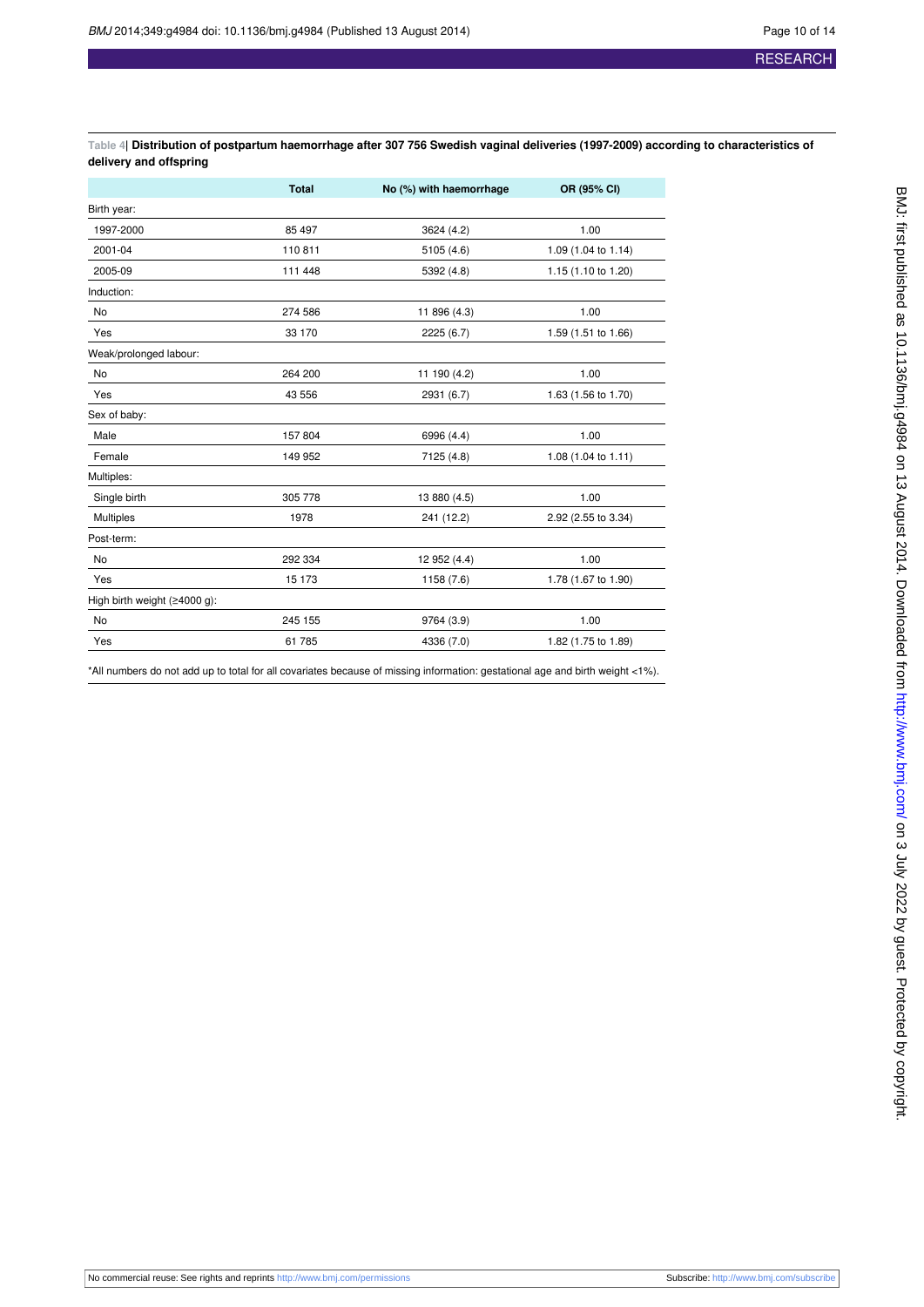<span id="page-10-0"></span>**Table 5| Clustering of postpartum haemorrhage after vaginal delivery. Figures are tetrachoric correlations (TCC) and 95% confidence intervals**

|                      |                                                    | <b>TCC (95% CI)</b>    |                                                    |                               |
|----------------------|----------------------------------------------------|------------------------|----------------------------------------------------|-------------------------------|
| <b>Cluster level</b> | No of pairwise correlations All vaginal deliveries |                        | Uterine atony                                      | <b>Retained placenta</b>      |
| Couples              | 116 552                                            | 0.36 (0.34 to 0.38)    | $0.30(0.26)$ to $0.33$                             | $0.45$ (0.42 to 0.48)         |
| Mothers, new partner | 21 090                                             | $0.29$ (0.24 to 0.35)  | $0.22$ (0.13 to 0.31)                              | $0.37(0.28 \text{ to } 0.46)$ |
| Fathers, new partner | 16 236                                             | $0$ (-0.07 to 0.07)    | $-0.02$ ( $-0.16$ to 0.12) 0.04 ( $-0.09$ to 0.18) |                               |
| <b>Sisters</b>       | 63 352                                             | $0.10$ (0.06 to 0.13)  | $0.05$ (-0.01 to 0.11)                             | $0.09$ (0.02 to 0.17)         |
| <b>Brothers</b>      | 57 332                                             | 0.05(0.02 to 0.09)     | $0$ (-0.07 to 0.07)                                | $0.05$ ( $-0.03$ to 0.13)     |
| Mixed siblings       | 112 420                                            | $0.01$ (-0.02 to 0.03) | $-0.03$ ( $-0.08$ to 0.02)                         | $0$ (-0.06 to 0.06)           |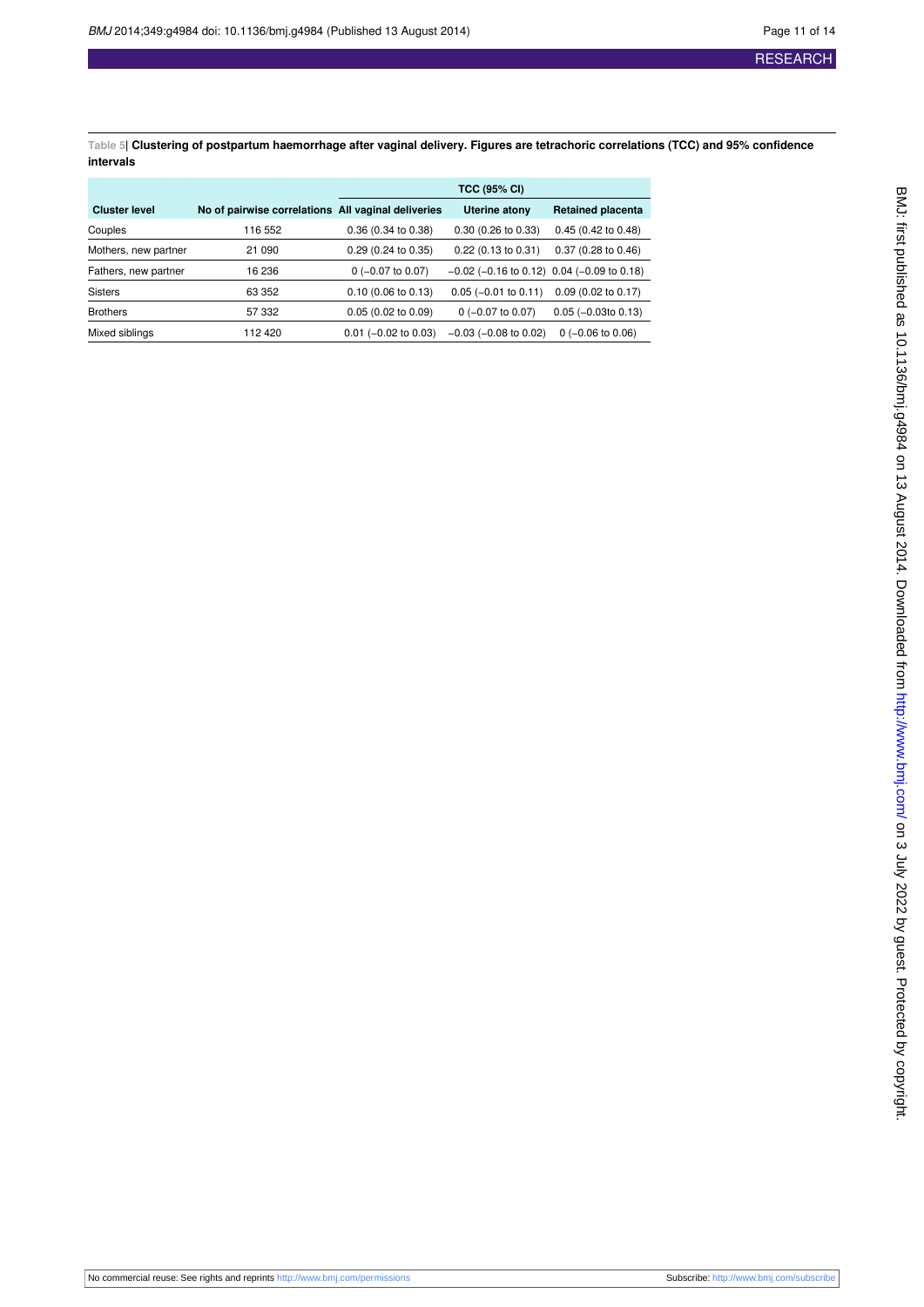#### <span id="page-11-0"></span>**Table 6| Clustering of postpartum haemorrhage after vaginal delivery. Figures are pairwise odds ratios (POR) and 95% confidence interval**

|                      | All vaginal deliveries         |                               | Vaginal deliveries-complete case |                                |                     |                        |
|----------------------|--------------------------------|-------------------------------|----------------------------------|--------------------------------|---------------------|------------------------|
| <b>Cluster level</b> | No of pairwise<br>correlations | Crude POR (95% CI)            |                                  | No of pairwise<br>correlations | Crude POR (95% CI)  | Adjusted* POR (95% CI) |
| Couples              | 116 552                        | 4.54 (4.20 to 4.91)           |                                  | 91 462                         | 4.75 (4.35 to 5.19) | 4.28 (3.90 to 4.70)    |
| Mothers, new partner | 21 090                         | 3.64 (2.93 to 4.51)           |                                  | 18 335                         | 3.35 (2.63 to 4.26) | 3.03 (2.37 to 3.89)    |
| Fathers, new partner | 16 236                         | $0.97(0.69 \text{ to } 1.37)$ |                                  | 13 9 21                        | 1.03 (0.71 to 1.48) | 1.00 (0.69 to 1.45)    |
| <b>Sisters</b>       | 63 352                         | i.58 (1.34 to 1.87)           |                                  | 49 828                         | 1.55 (1.27 to 1.88) | 1.46 (1.20 to 1.78)    |
| <b>Brothers</b>      | 57 332                         | 1.27 (1.05 to 1.53)           |                                  | 45 072                         | 1.21 (0.96 to 1.51) | 1.17 (0.93 to 1.48)    |
| Mixed siblings       | 112420                         | 1.03 (0.89 to 1.19)           |                                  | 88 0 24                        | 1.05 (0.89 to 1.24) | 1.03 (0.87 to 1.22)    |

\*Adjusted includes birth year, maternal age, parity, interval between pregnancies, height, BMI, induction, labour, complications, post-term birth, and high birth weight.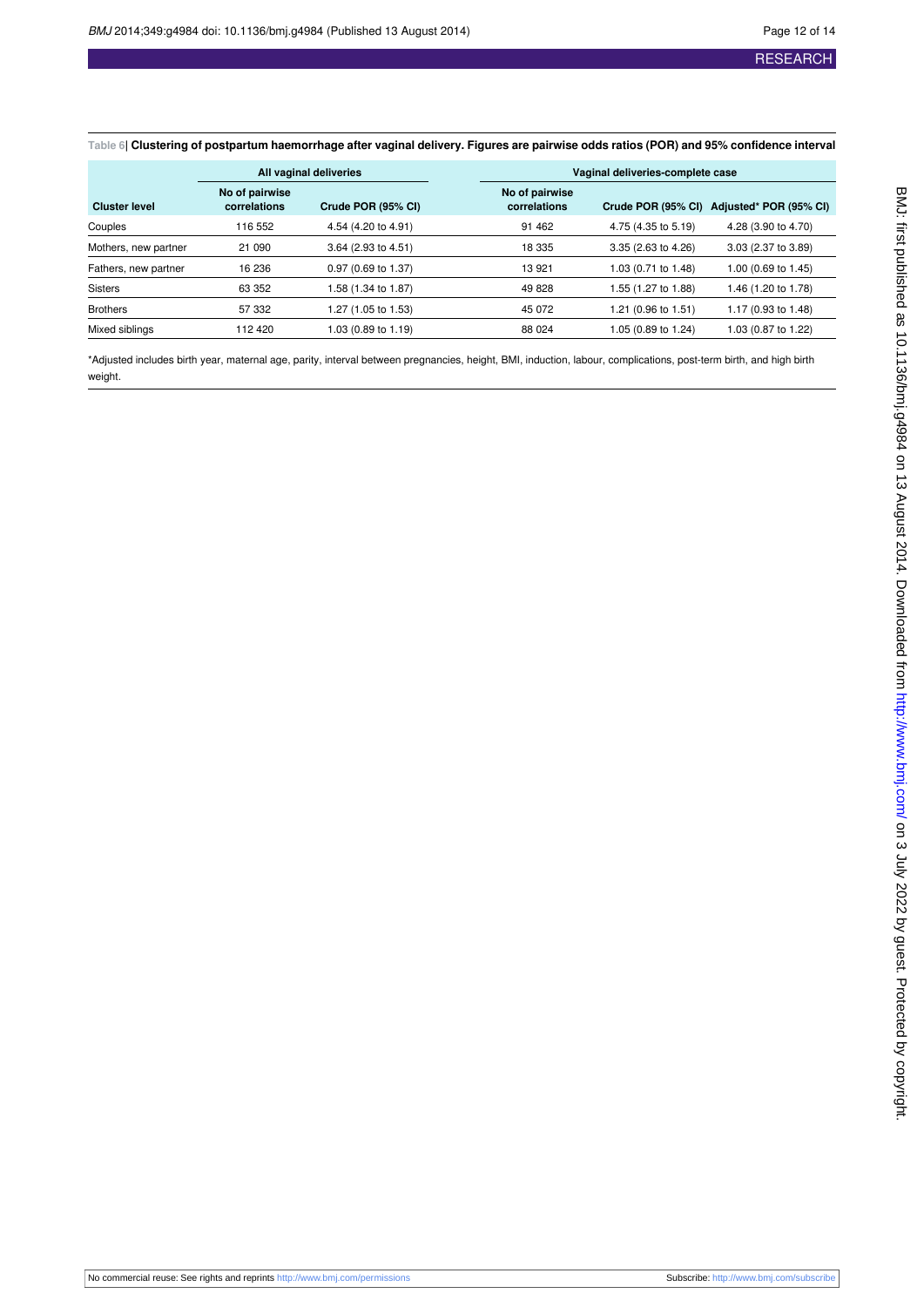<span id="page-12-0"></span>**Table 7| Genetic and environmental contribution to the variation in postpartum haemorrhage. Figures are percentage of explained variation with 95% confidence intervals**

| Effect                      |              | Vaginal deliveries Vaginal and caesarean deliveries |
|-----------------------------|--------------|-----------------------------------------------------|
| Maternal genetic effect     | 18 (9 to 26) | 18 (11 to 22)                                       |
| Fetal genetic effect        | 11 (0 to 26) | 12 (1 to 23)                                        |
| Unique maternal environment | 10 (1 to 19) | 6 (0 to 13)                                         |
| Couple effect               | 2(0 to 9)    | 1 $(0 to 6)$                                        |